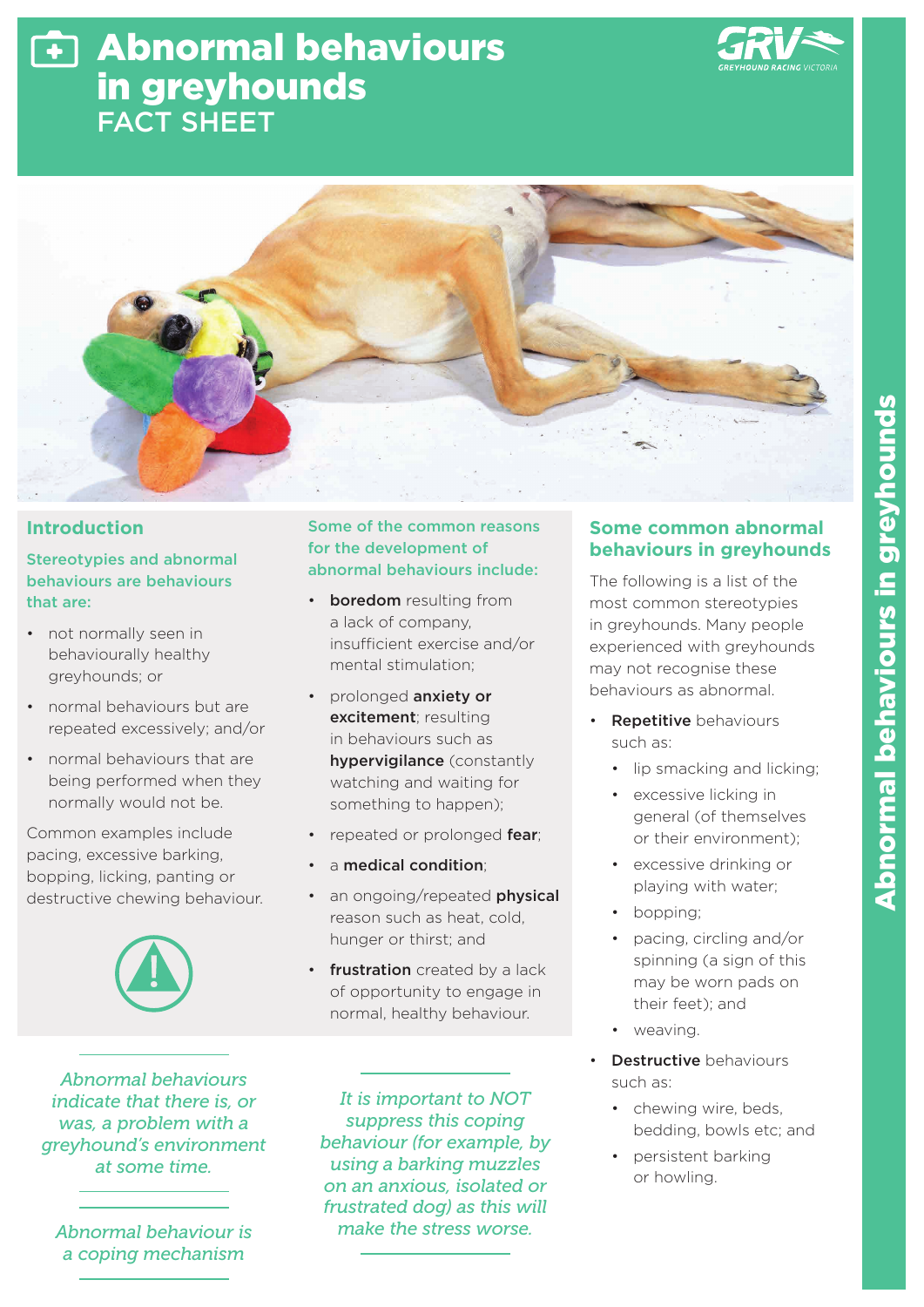# **Why are abnormal behaviours a problem?**

Abnormal behaviours usually develop when the greyhound is feeling stressed over an extended period of time, a condition known as **chronic** stress. For example, when a greyhound is bored, anxious or frustrated for several weeks or months, their natural instinct is to look for a way to reduce the stress.

Abnormal behaviours are coping mechanisms. They allow the greyhound some relief from how it is feeling, and to adapt and cope with their environment. Yet, these behaviours use important energy and will impact on the greyhound's ability to learn, race and enjoy life. Stress can also have some longer-term implications in terms of injury (for example, self-licking, pacing, and bopping), and infection (by suppressing the immune system).

The most common reason for the development of abnormal behaviours is when a greyhound's environment does not allow it to express normal behaviour, or where there is too much or not enough mental stimulation. If you can identify the development of an abnormal behaviour when it is just beginning, you can take steps to 'fix' the greyhound's environment. However, once an abnormal behaviour has developed, you need to 'fix' the environment *and* retrain the greyhound.



### **Managing abnormal behaviours**

The first step in managing these types of behaviours is to identify them early. The people who feed and care for greyhounds every day are the best placed to identify abnormal behaviours. Carers become familiar with each greyhound, its behaviour and reactions to different things, such as eating habits. Carers will often be the first to notice something is not quite right.

As with any change in behaviour, the first step is to check if the greyhound is **ill or injured**. If there are no signs of illness or injury, the next step is to examine the greyhound's **routine** and environment.

It is important to take into consideration:

- how long a greyhound has had its routine:
- whether the routine varies often:
- whether the routine has recently changed; and
- what enrichment, exercise and social activities the greyhound receives.

It is good to record:

- what the abnormal behaviour is;
- when it happens; and
- how long it happens for.

# The **checklist on the following**

**page** might be useful in identifing the causes of abnormal behaviours and finding a solution.

As a rule of thumb, regular, small variations to routine and environment are most useful in reducing boredom. These changes can include:

- changes to food type (e.g. bones);
- regular opportunities to leave the kennel and experience different environments (e.g. walks, trips to the track or trialling etc);
- meeting new people; and
- spending time with different, compatible, dogs.

However, for some dogs, big changes (new kennel location and new carers), or major disruptions to routines can cause stress and trigger the development of abnormal behaviours.

#### **Try to identify why the abnormal behaviour may have started and when it happens.**

In some cases, the development of the behaviour may have been gradual, happening over a long period of time due to environmental stress.

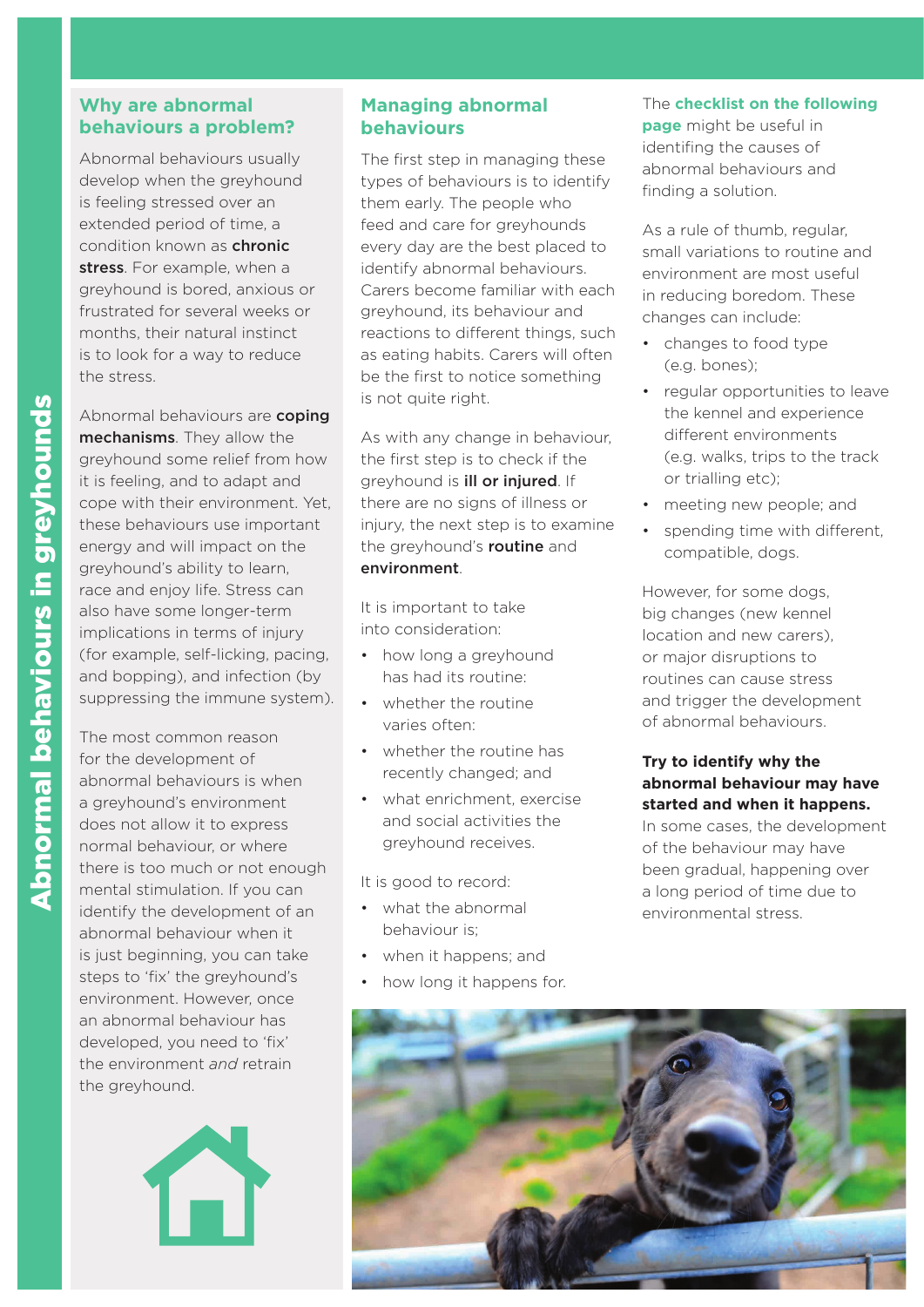

*Once you understand why a greyhound has developed or is developing an abnormal behaviour, you can consider appropriate training, exercise and environmental enrichment strategies; as well as possible infrastructure or husbandry solutions.*

| <b>Greyhound Details</b>                                                                   |     |                                                                |
|--------------------------------------------------------------------------------------------|-----|----------------------------------------------------------------|
|                                                                                            |     |                                                                |
| <b>Greyhound Name:</b>                                                                     |     | Ear Brand:                                                     |
|                                                                                            |     |                                                                |
| <b>Kennel Location:</b>                                                                    |     |                                                                |
| <b>Behaviour Checklist</b>                                                                 |     |                                                                |
| <b>Abnormal behaviour (describe):</b>                                                      |     |                                                                |
| <b>Times of day behaviour seen:</b>                                                        |     |                                                                |
| <b>Duration (length of time</b><br>greyhound displays behaviour):                          |     |                                                                |
| How long has the greyhound<br>been on the property?                                        |     |                                                                |
| How long has the greyhound<br>been in that kennel?                                         |     |                                                                |
| How often does the<br>greyhound train?                                                     |     |                                                                |
| How long is the greyhound in<br>kennels during day?                                        |     |                                                                |
| How long does greyhound spend<br>in day yards/exercise runs/<br>enrichment yards each day? |     |                                                                |
| <b>Are enrichment items</b><br>provided in kennel?                                         | Y/N | If yes, describe: (including how frequently items are changed) |
| <b>Recent changes</b><br>to routine?                                                       | Y/N | If yes, describe:                                              |
| <b>Recent changes</b><br>to diet?                                                          | Y/N | If yes, describe:                                              |
| <b>Recent changes</b><br>to carers?                                                        | Y/N | If yes, describe:                                              |
| How often is greyhound taken<br>off property?                                              |     |                                                                |
| How often does greyhound meet<br>new dogs?                                                 |     |                                                                |
| How often does greyhound meet<br>new people?                                               |     |                                                                |